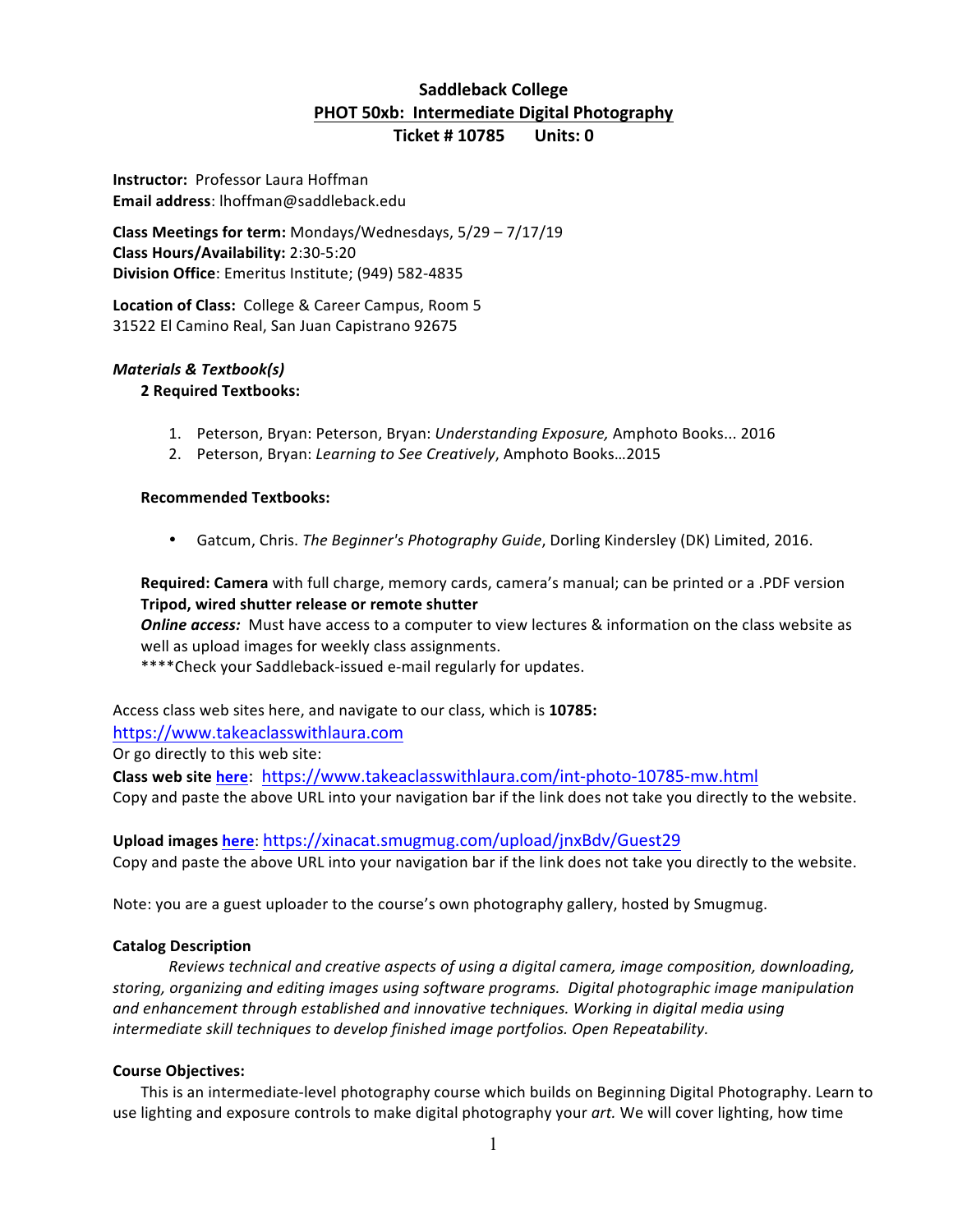affects photography, and explore low light photography techniques, portraiture and post-production image editing techniques. This course includes hands-on learning experiences in class and during class field trips.

Students participating in this course will analyze composition and appy prinicples and elements of design with increasing visual perception and visual literacy.

Lab time is built in for individual instruction and demonstration. Coursework will include demonstrations, image-rich presentations, spotlights on featured artists and in-class constructive critique. Students will be introduced to new photographers and artists, inspiring a body of work that reflects that individual student's unique spirit and vision.

## **Topics Covered**

- **E** Review digital camera operation and function
- **EXECOM** Composition, critique and design concepts
- " History of photography: Spotlights on important photographers and styles
- " How to make portraits / product photography under a wide range of available natural and studio lighting conditions
- Basic principles of judging and evaluation for competition
- Review digital and media storing and editing techniques
- **E** Low-light photography and the challenges of changing lighting conditions
- **EXECT:** Flash techniques with ambient light; optimizing flash controls
- **EXECT:** Filters: equipment and image editors
- **EXECT:** How time affects photography

## **Student Learning Objectives**

Students participating in this class will:

- **EXECOM** Analyze composition with increasing visual perception.
- " Demonstrate technical skills: Equipment and editing software applications (the digital darkroom).
- Create photographs under available and studio light
- " Compare changing light conditions, from daylight to night time.
- Use flash and fill-flash with ambient light techniques.

## **Student Learning Outcomes**

Students enrolled in this course will be able to:

- Demonstrate competency in conceptual problem solving and narrative use of photography as a form of artistic expression.
- " Understand the proper use of flash (strobe) techniques and will be able to make photographs under studio light, night illumination, daylight as well as available light.
- " Analyze composition with increasing visual perception, evaluate personal work and other students work at an intermediate level on the basis of composition for still life, landscape and portraits.
- **.** Demonstrate proper use of various types of computer software including *Adobe Photoshop* and other current image editors in order to enhance, save and share digital media.
- " Develop and explore personal interest and aptitudes to enhance mental acuity, fine motor skills, creativity and self-image through class projects and assignments.
- " Respond positively to the intellectual, emotional and physical challenges of aging as a result of their enrollment and participation in the course.
- " Demonstrate effective use of intellectual and practical lifelong learning skills and knowledge pertinent to the specific discipline, and the designated Student Learning Outcomes of the course.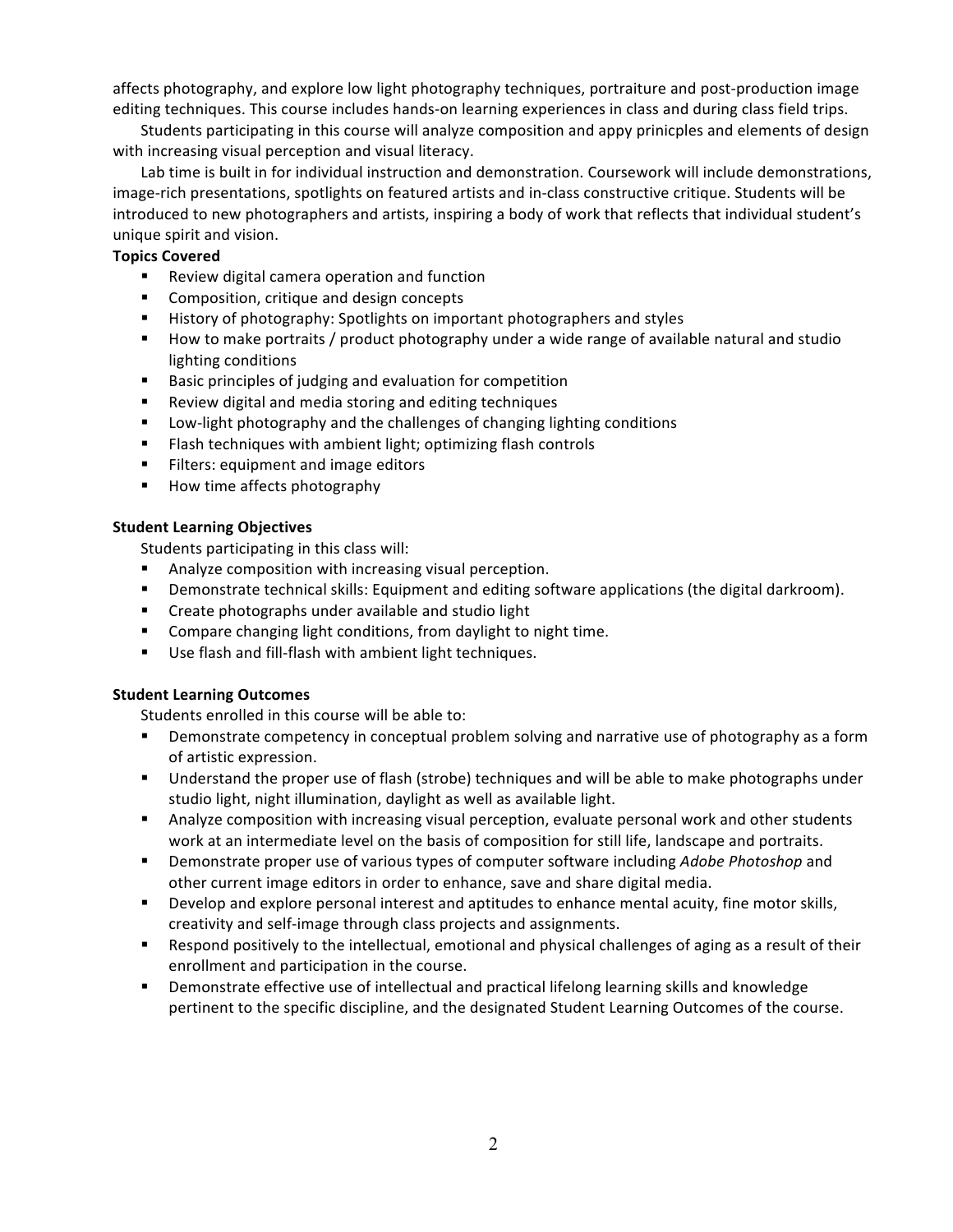## **Out of Class Academic Expectations**

Must submit photography assignments to our class gallery on *Smugmug* (an on-line photography gallery site designed for photographers) for review. You will upload images to this web site as my guest. All metadata must be enabled (EXIF data).

■ Guest upload to this URL: https://xinacat.smugmug.com/upload/jnxBdv/Guest29 View images here: https://xinacat.smugmug.com/2019-Saddleback/Emeritus-Photo-Guest-29

Or simply navigate to our website's page and use the **Upload Projects Here** links on: https://www.takeaclasswithlaura.com/int-photo-10785-mw.html

- Have access to Facebook, where we will share the latest and greatest photography information with each other! https://www.facebook.com/groups/38612742174/
- **.** This is a private Facebook Group and knowledge base devoted to Saddleback photography *lifelong learners.*

Back up all work on flash drive (supplied) or external hard drives.

## **Course Requirements & Grading Criteria:**

Active participation and regular attendance is expected. Although Emeritus Institute courses are noncredit, we do evaluate and assess students using Student Learning Outcomes (SLO) evaluations which are due every semester, and keep track of student performance and success in the classroom.

You will get the most out of this course with regular attendance and active participation, which includes uploading each assignment to the class gallery and taking part in class discussions and constructive critiques. Please e-mail me if you have to miss class (travel, doctor appointments, illness) in the first few weeks so I will not drop you from the class. Thank you in advance for communicating with me.

## **Prerequisites:**

Highly recommend students first take **Phot 50xa Beginning Photography** class before taking this Intermediate Digital Photography class.

## **Course Outline: Weekly Topics and Readings**

Below are the tentative dates and themes for each week of class. Please complete the readings for each week **before** our meetings for that week.

## **Syllabus is subject to change, depending on class needs.**

| Class Meeting/ | <b>Topics/ Readings/Activities</b>                       | <b>Due Dates/Deadlines</b>    |
|----------------|----------------------------------------------------------|-------------------------------|
| Date           |                                                          |                               |
|                | Introduction to class, determine level of expertise.     | Download course syllabus      |
| Wednesday      | Composition & Design: seeing differently                 | and bring to class. Order     |
| 5/29/19        | Introduce Conceptual Photography project                 | textbooks. Bring camera-      |
|                | Read chapter 1: Expanding Your Vision in Learning to See | fully charged.                |
|                | Creatively.                                              | Read Pp. 42-43 in LTSC        |
|                | Introduction: Adobe Creative Cloud                       |                               |
| $\mathfrak{p}$ | Review Best of the Best - up to 3 images                 | <b>Best of the Best due</b>   |
| Monday         | Introduce Conceptual Photography project                 | Read Defining Exposure in     |
| 6/03/19        | Read chapter 2: Elements of Design LTSC                  | <b>Understanding Exposure</b> |
|                |                                                          | (UE) text.                    |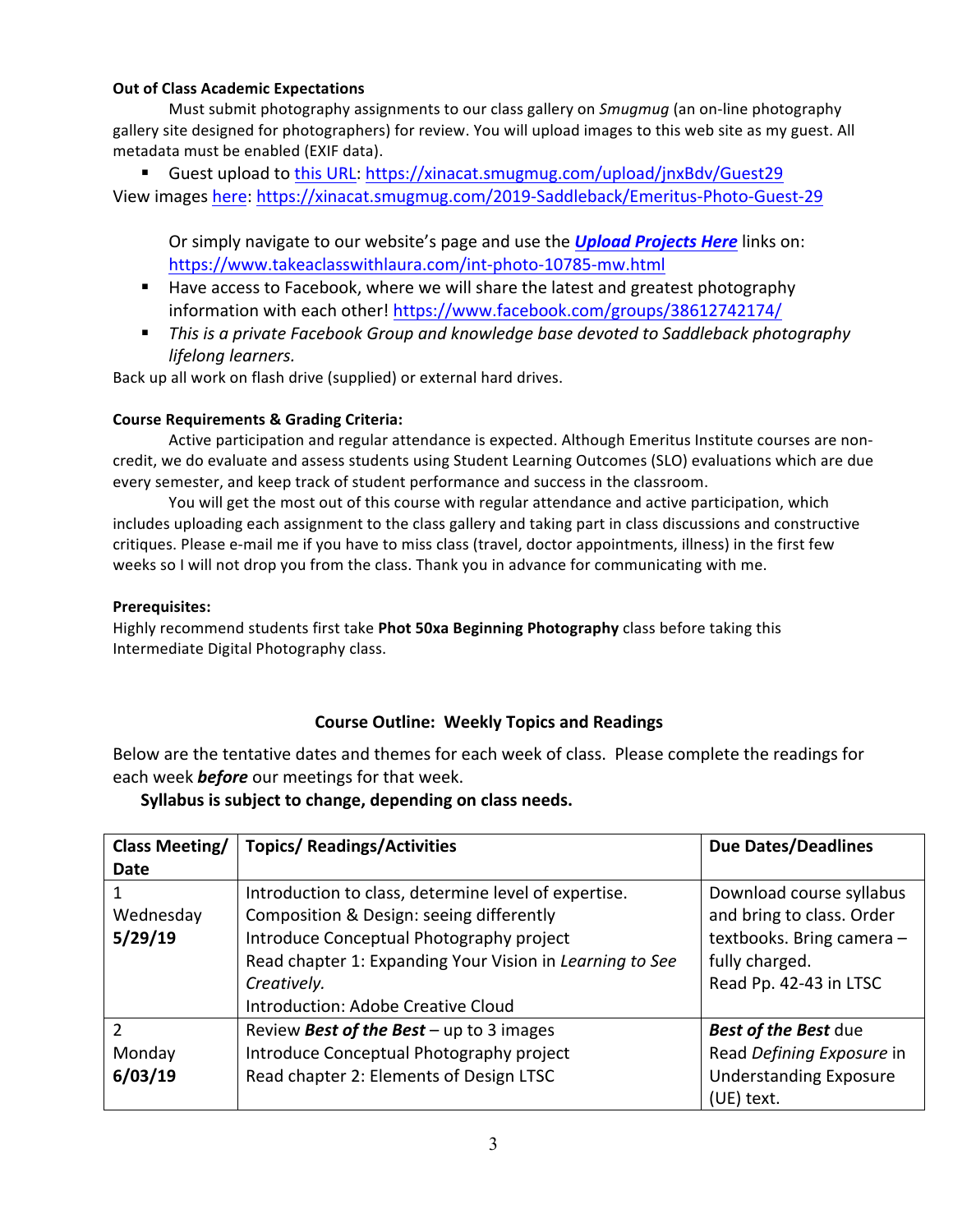| 3<br>Wednesday<br>6/05/19                   | Review Heat or Cold project (Conceptual Photographjy<br>Assignment)<br>Filters: Polarizers, ND, Split ND, creative effects, etc.                                                                                                  | Review conceptual<br>photography project:<br>Heat/Cold<br>Read p. 68: Color in LTSC<br>Bring filters to class. |
|---------------------------------------------|-----------------------------------------------------------------------------------------------------------------------------------------------------------------------------------------------------------------------------------|----------------------------------------------------------------------------------------------------------------|
| $\overline{4}$<br>Monday<br>6/10/19         | Review filter project<br>Experimental Photography techniques in camera                                                                                                                                                            | Filter project due: upload<br>before and after.                                                                |
| 5<br>Thursday<br>6/13/19<br>in lieu of 6/12 | Field Trip! Casa Romantica 12:15 - 4:00pm<br>Docent lead tour 12:30 - 1:30<br>Point of View (POV) project: Seeing the world differently<br>from unique vantage points<br>create compelling compositions                           |                                                                                                                |
| 6<br>Monday<br>6/17/19                      | Review field trip results<br>Experimental tecnhinques in camera continued.                                                                                                                                                        | Casa Romantica Field trip<br>images due $-$ up to 4<br>Before and after editing                                |
| $\overline{7}$<br>Wednesday<br>6/19/19      | Review experimental techniques<br>Leading Lines in composition<br>Flash & flash modifiers                                                                                                                                         | <b>Experimental Project due</b><br>Read chapter on Flash (UE)<br>Pp. 142-161<br>Bring flash unit to class      |
| 8<br>Monday<br>6/24/19                      | Review Leading Lines project.<br>Visual literacry; What makes award winning images                                                                                                                                                | <b>Continue reviewing</b><br>images                                                                            |
| 9<br>Wednesday<br>6/26/19                   | Review Leading Lines project.<br>Visual literacy continued; how to evaluate iamges                                                                                                                                                | Leading Lines project due<br>Read Pp. 44-49 in LTSC                                                            |
| 10<br>Monday<br>7/01/19                     | Scanning and managing image library<br>Introduce: Photo retouching & color correction Guided<br>hands-on experience in computer lab.                                                                                              | <b>Review images</b>                                                                                           |
| 11<br>Wednesday<br>7/03/19                  | Review retouching - color corrections introduced<br>Fireworks photography<br>Scanning and managing image library-continued<br>Guided hands-on experience in computer lab - BW<br>Review retouching - color corrections introduced | <b>Review images</b>                                                                                           |
| 12<br>Monday<br>7/08/19                     | Adobe Photoshop demo - color corrections<br>Photo composit techniques, scale & perspective<br>Guided hands-on experience in computer lab.                                                                                         | Review Fireworks &<br><b>Painting with Light!</b><br>Before and after editing                                  |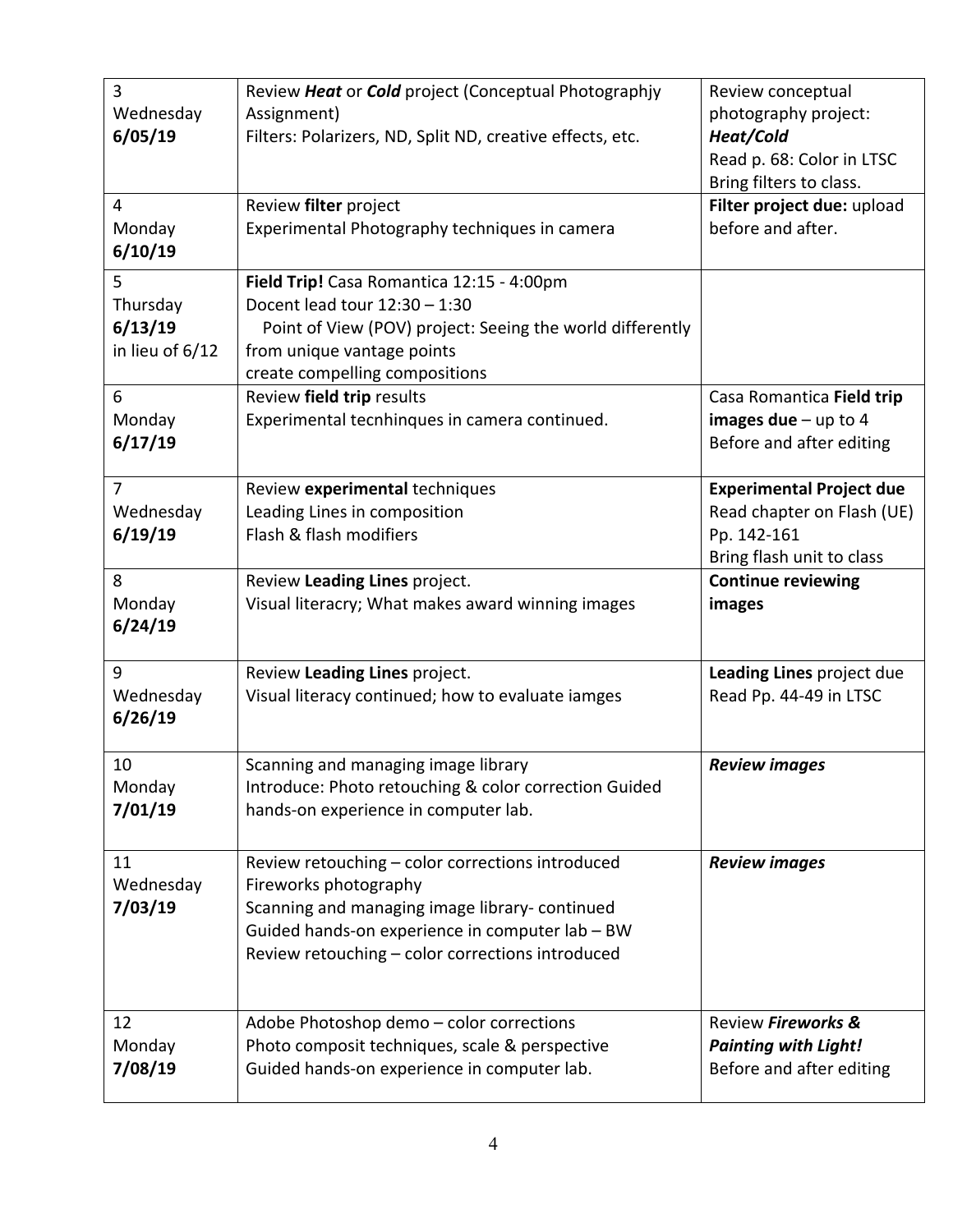| 13                 | Field Trip: Mission San Juan Capistrano: 9:00-12:00noon | Field trip!! Meet on          |
|--------------------|---------------------------------------------------------|-------------------------------|
| <b>Thursday AM</b> | Meet at front fountain at 9:00am for role call.         | location; we are not          |
| 7/11/19            | Docent tour begins at 9:30am.                           | meeting in class.             |
| in lieu of $7/10$  | Patterns and deep space perspective                     |                               |
| 14                 | Review results from Field Trip - Patterns & Deep space  | <b>Field trip images</b>      |
| Monday             | perspective                                             | Patterns & Deep Space         |
| 7/15/19            | Lab time: Work on images in class                       | Before and after due          |
|                    | Photographic Composit Project: Playing with scale &     | <b>Retouching project due</b> |
|                    | perspective; Selections                                 | Before and after              |
|                    |                                                         | 1 BW, 1 color                 |
| 15                 | Review final project. Discuss how we have grown as      | <b>Playing with Scale:</b>    |
| Wednesday          | photographers.                                          | <b>Photographic Composit</b>  |
| 7/17/19            |                                                         | Project is due                |
|                    |                                                         |                               |

**Field Trips:** We will enjoy two field trips: Casa Romantica, San Clemente on 6/13 12:15-4:00 \$5.00 ea (free if you're a member); Mission San Juan Capistrano on 7/11 9:00-12:00 \$9.00 ea. Students will organize own transportation for both locations; either arrive by train or car or carpool.

Each student must sign the school district's *Voluntary Activity Consent, Assumption of Risk, Release of* Liability and Hold Harmless Agreement form in order to participate prior to field trip dates. The form will be e-mailed to each student and will be available on our web site, *take a class with laura.* Bring cash to class by 6/05 in order to pre-pay for field trips.

# **Reminders:**

- 1. Order books ASAP recommend Amazon.com
- 2. 6/03: Return signed waivers in order to participate in field trips
- 3. 6/05: Must collect cash for field trips: \$5.00 for Casa Romantica; \$9.00 for Mission San Juan on 7/11 - \$14.00 total.
- 4. 6/05: Bring filters to class e.g.: Polarizers, ND, creative effect filters, etc.
- 5. 6/19: Bring flash unit to class (unless you already have a built in flash on your camera).
- 6. Complete assignments: Upload only 1 image for each assignment in Smugmug by due dates, unless specified. Caption with title; naming convention below. Enable *metadata* (which tells us your aperture, shutter speed and ISO choices, as well as a wealth of other information). Here is how we are sharing images:

To upload your assignment, click on:

https://xinacat.smugmug.com/upload/jnxBdv/Guest29

To see your images, click on:

https://xinacat.smugmug.com/2019-Saddleback/Emeritus-Photo-Guest-29 This is a special guest gallery created for this class,

called **"Emeritus Photo Guest 29."**

Labeling Images: Label your images *BEFORE* you upload to class website.

- You will upload your best image and label it for every assignment.
- **Drag and drop** your image for each assignment (or browse).
- " BE AWARE: You are a guest uploading to my gallery, therefore once your image is uploaded, you cannot edit your image or delete image (E-mail me if you want to re-upload/delete any images, state link, description & image number of any image you wish to delete).
- Labeling convention: LASTName\_FirstName\_Assignment.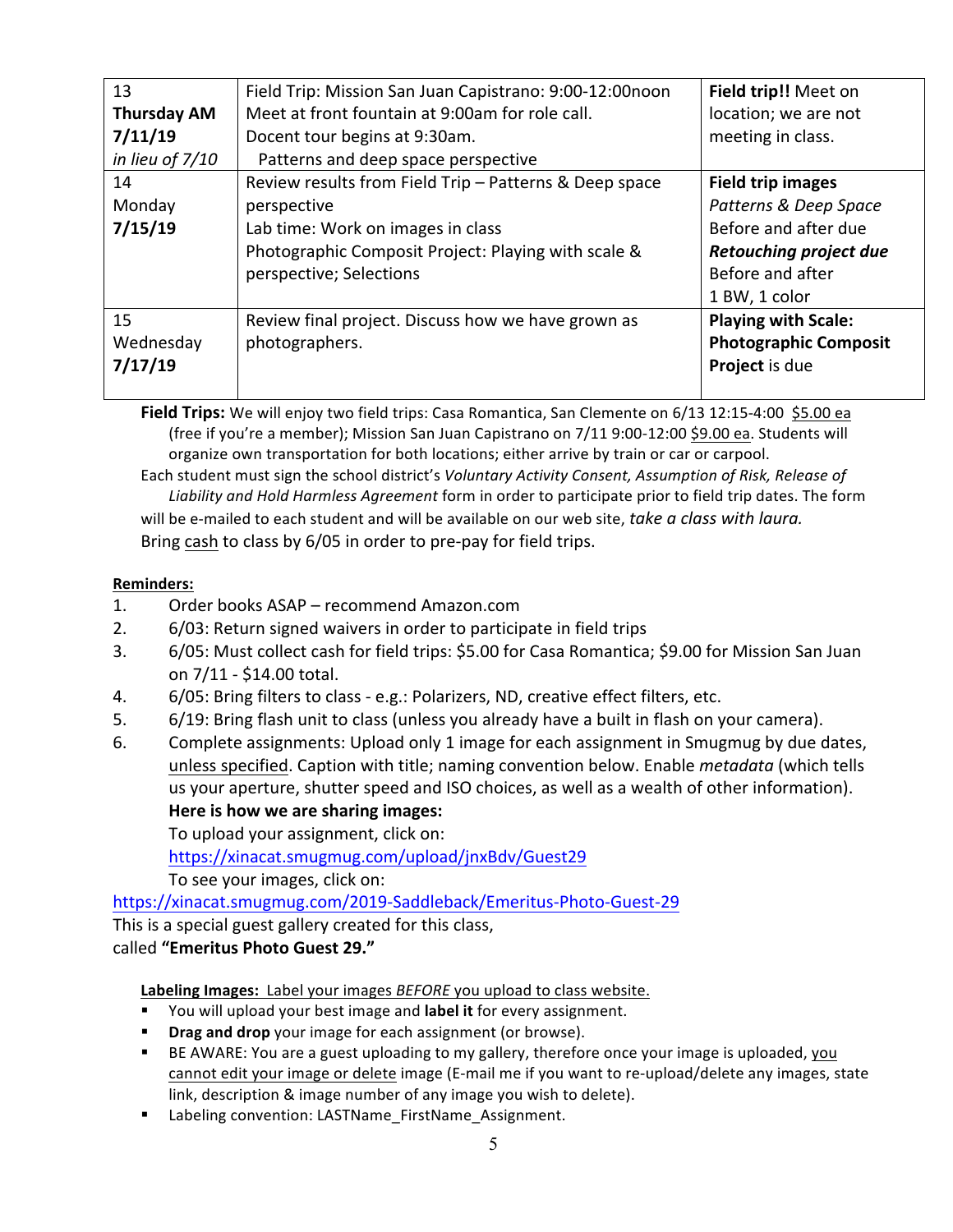A few examples:  $(1<sup>st</sup>$  few assignments) **HoffmanLaura\_Best1.jpg HoffmanLaura\_Best2.jpg HoffmanLaura HeatBefore.jpg HoffmanLaura Heat2After** (if you edited anything) (other assignments) HoffmanLaura\_Cold HoffmanLaura\_FireWorks

Goal: to be clear about whom the maker of the *image is, and what the project challenge is about.* 

## **Student Resources:**

http://www.steves-digicams.com/camera-reviews/ 

Or Google: Steves Digicams reviews

Find your camera from any of the drop down menus on the left side. For example, if you have a Canon, click on "Canon," then select your camera from the link.

Click through and find a thorough review and detailed tour through your own camera.

https://www.dpreview.com/

This is an excellent resource for finding out reviews and news about camera equipment you are interest in.

**Request to join** the Facebook resource page for lifelong learners / photography enthusiasts: https://www.facebook.com/groups/38612742174/

Join in the conversation and check out posted resources selected for our class.

## **Other important Links you need:**

Access current files and forms for this class here: https://www.takeaclasswithlaura.com/int-photo-10785-mw.html

\*\*\*\*Suggestion: Download all lectures and other provided resources on this website to a flash drive, dedicated to this class.

Upload Photos to this link.

\*\*You must FIRST label your image(s) according to **naming conventions** detailed on p. 5 of this syllabus:\*\*\*

## **REMINDERS**

- $\checkmark$  Bring backup on flash drive in case our network is down.
- $\checkmark$  Always bring your charged camera to class & your manual.
- $\checkmark$  Complete assignments: Upload only 1 image (unless more images are specified) for each assignment in Smugmug by due dates. Caption with title; see naming convention. Always enable *metadata* (which tells us your aperture, shutter speed and ISO choices, as well as a wealth of other information).
- ◆ Materials fee: \$10.00. If you are adding the class, fee must be paid by check or money order (no cash). Make check out to *Saddleback College*. If adding this class on-line with your APC, you may use your credit card.

## **Student Conduct and Attendance**

In accordance with Saddleback College policies, students may be dropped from a course if they miss eight or more instructional hours during the term.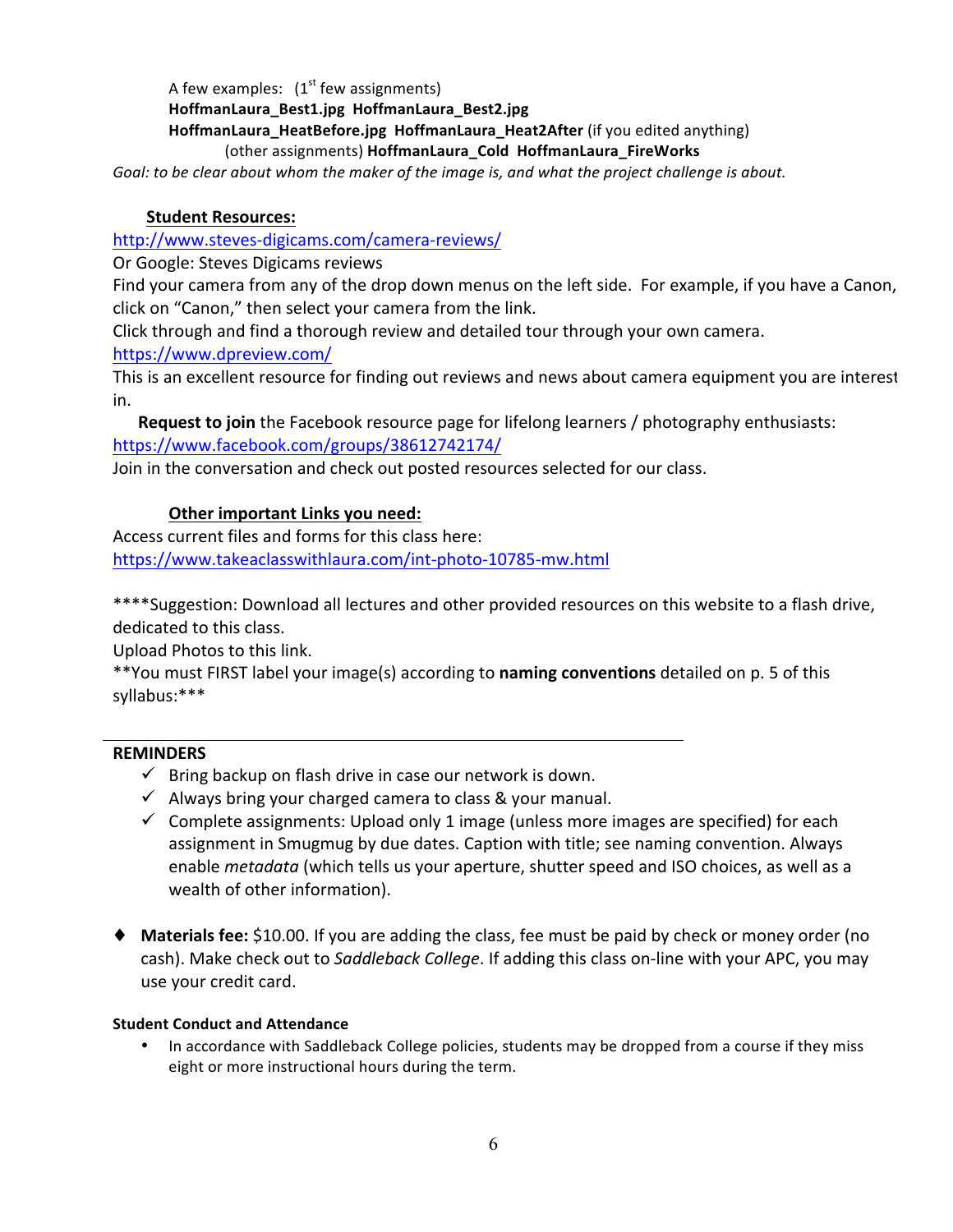- Saddleback College students are responsible for regulating their own conduct and for respecting the rights and privileges of others in accordance with the Code of Conduct set by the district Board of Trustees (AR 5401) (SB Student Handbook).
	- $\circ$  During class, you have my full attention, respect and effort. Please give the same to your fellow classmates and to me by keeping a quiet classroom, saving all side-conversations for break, time before class and after class.
	- o All phones and other distracting electronic devices must be silenced. Do not take or make phone calls during class time, as this is intrusive and disruptive to the learning environment.
	- $\circ$  During critiques and lecture, opening and closing of the classroom door disrupts the class and impairs the viewing of images  $-$  keep to an absolute minimum.

## **No Recording Without Consent Policy:**

Other than Disabled Students Programs and Services accommodations, the use of any electronic listening or recording device in any classroom is prohibited without the explicit prior consent of the instructor (CA Ed Code Sec. 78907). It is also a crime to record any private communication, such as a classroom lecture, without the consent of all parties to the conversation (Cal. Penal Code § 632).

## **Students with Disabilities**

If you have a verified learning disability, it is your responsibility to bring me a copy of your Saddleback College Special Services Educational Accommodations form and/or a Special Services Test Proctoring Guidelines form, either of which will indicate the accommodations you are given. (This is usually accompanied by an authorization for academic adjustments/accommodations form which I initial and keep, returning to you the yellow carbon copy on the bottom.)

If you feel that you might have a disability-related educational limitation, contact the main Special Services office (DSPS) at SSC 113, Mondays—Thursdays  $8:00 \text{ am} - 4:30 \text{ pm}$ ; Fridays,  $8:00 \text{ am} - 12:00 \text{ pm}$ .

**Phone:** (949) 582-4885, **TTD**: (949) 582-4833, **Fax:** (949) 347-1526 http://www.saddleback.edu/dsps/

## **Other Saddleback College Services**

- o Technical Problems (for email, mysite, etc.) Questions Call (949) 582-4363, Mondays—Thursdays,  $8:00 \text{ am} - 8:00 \text{ pm}$ ; Fridays,  $8:00 \text{ am} - 2:00 \text{ pm}$ . or email scstudenthelp@saddleback.edu Check out these great websites for help: http://www.saddleback.edu/de/student-technical-support/ and http://saddleback.edu/oe/student-resources/StudentHelpDirectory.html
- **The Saddleback Library** is the best place to get source material and personalized help from a librarian whether you're on or off campus. Attend the library's free workshops to learn the basics, and take the library's credit courses (**LIB 100**, **LIB 101**, or **LIB 2**) to become a highly skilled at utilizing information technology. You may "ask a librarian" face to face at the Reference Desk on the  $2<sup>nd</sup>$  floor of the LRC or on the phone at (949) 582-4525 or online, chatting with a librarian during library hours, Mondays through Thursdays from  $8:00$  am  $-8:00$  pm and Fridays from  $8:00$  am  $-2:00$  pm. For details, visit the library website, www.saddleback.edu/library. You may also have your questions answered within 24 hours by contacting the library on Facebook at https://www.facebook.com/pages/Saddleback-College-Library/310334007473 or by emailing your question to sclibrary@saddleback.edu.
- **Student Health Center** SSC-177; (949) 582-4606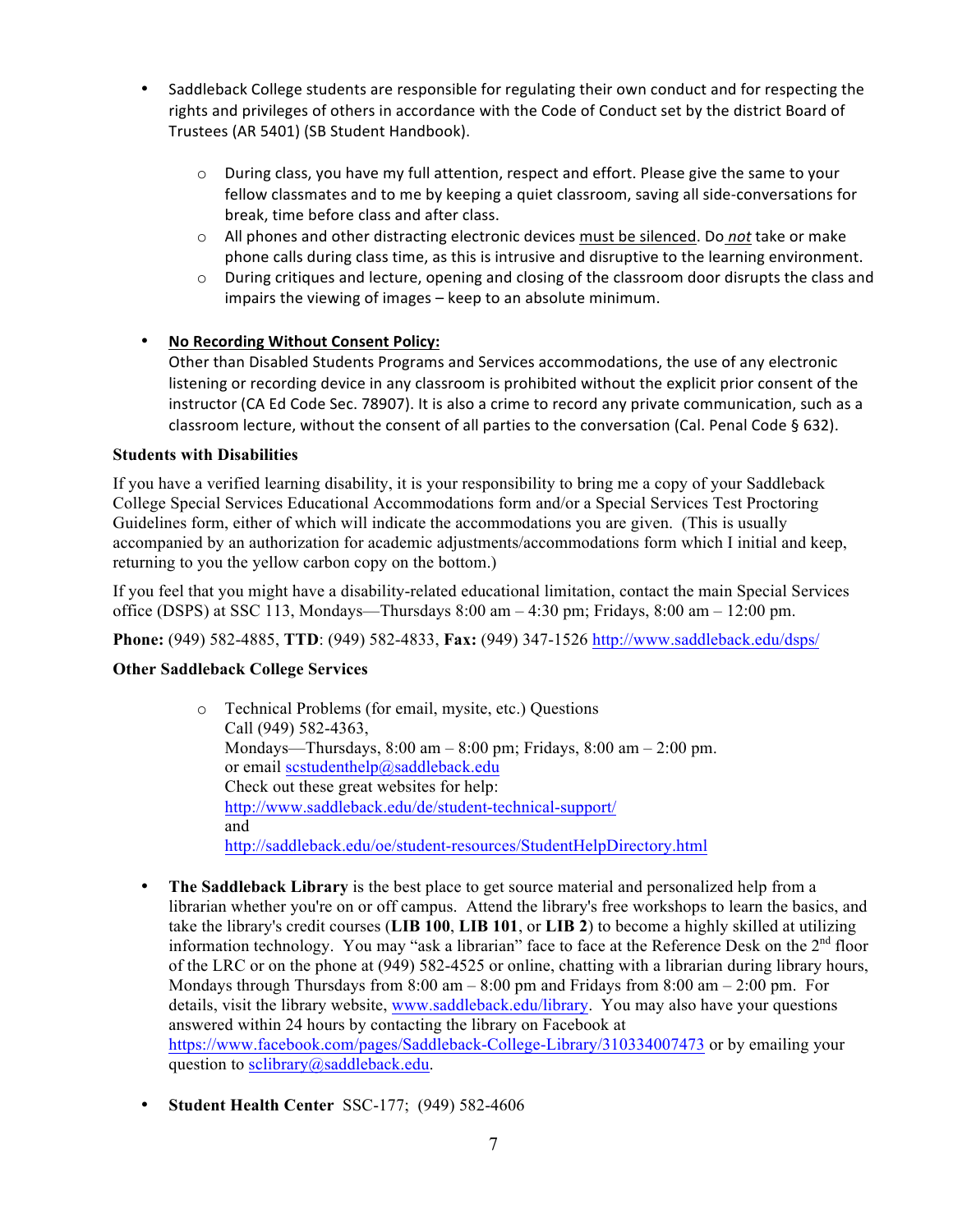All students who enroll in classes held at the Saddleback College campus are required to pay a \$19.00 Health Fee per regular semester and \$17.00 per summer session. For students who enroll at off-campus classes, students may opt-into the health services by submitting payment at the Saddleback payment office. The Health Fee entitles students to a variety of health services. The Student Health Center provides treatment for acute, short-term illnesses and minor injuries, general health screening and other health maintenance procedures. The Health Center is open from 8:00 am – 7:00 pm Mondays-Thursdays and 9:00 am – 3:00 pm on Fridays. It is closed daily from  $1:00 \text{ pm} - 2:00 \text{ pm}$ .

#### **Mental Health**

The College Mental Health Program helps students meet the personal challenges associated with their academic and life goals. Sometimes problems arise that interfere with students' abilities to do well in college, to continue in classes, and to be emotionally healthy. Personal counseling is provided by advanced graduate school interns under the direct supervision of a licensed psychologist in the Student Health Center and by generalist counselors in the Office of Counseling and Special Programs. Students must pay the Health Fee to utilize this service.

#### • **Counseling and Special Services**

Services are provided for enrolled students with verifiable disabilities. Each semester, Saddleback College serves more than 1500 students with disability-related educational limitations.

- o **Academic/Career/Personal Counseling** SSC 167 (949) 582-4572 Mondays—Thursdays, 8:00 am – 7:00 pm; Fridays, 8:00 am – 12:00 pm.
- o **Special Services Office** SSC 113 (949) 582-4885 (voicemail) (949) 582-4933 (TDD) Mondays—Thursdays 8:00 am – 4:30 pm; Fridays, 8:00 am – 12:00 pm
- o **Learning Disability Center** SSC 224 (949) 582-4246 Mondays—Thursdays 8:00 am – 4:30 pm; Fridays 8:00 am – 12:00 pm.
- o **Alternate Media Production Center** Village 23-1 (949) 582-4885 msauter@saddleback.edu
- **Campus Safety**

Off site: in case of emergency off campus contact your local police/paramedics: **Call 911 Saddleback College campus:**

Emergency number: (949) 582-4444 The Campus Safety office is located in the Village between Village buildings 1 and 2. Mondays—Thursdays,  $8:00 \text{ am} - 6:00 \text{ pm}$ ; Fridays,  $8:00 \text{ am} - 3:00 \text{ pm}$ .

 The Saddleback College Campus Police is a service-oriented police agency. The Campus Police Department is staffed by fully-sworn peace officers, trained and regulated by standards established by the California Peace Officer Standards and Training (POST) Commission. The officers have the same authority as a municipal police officer or county deputy sheriff.Campus Police Officers are responsible for patrolling campus grounds, taking crime and incident reports, conducting investigations, enforcing all applicable laws, traffic regulations and providing a safe environment for our students, faculty, staff and guests.